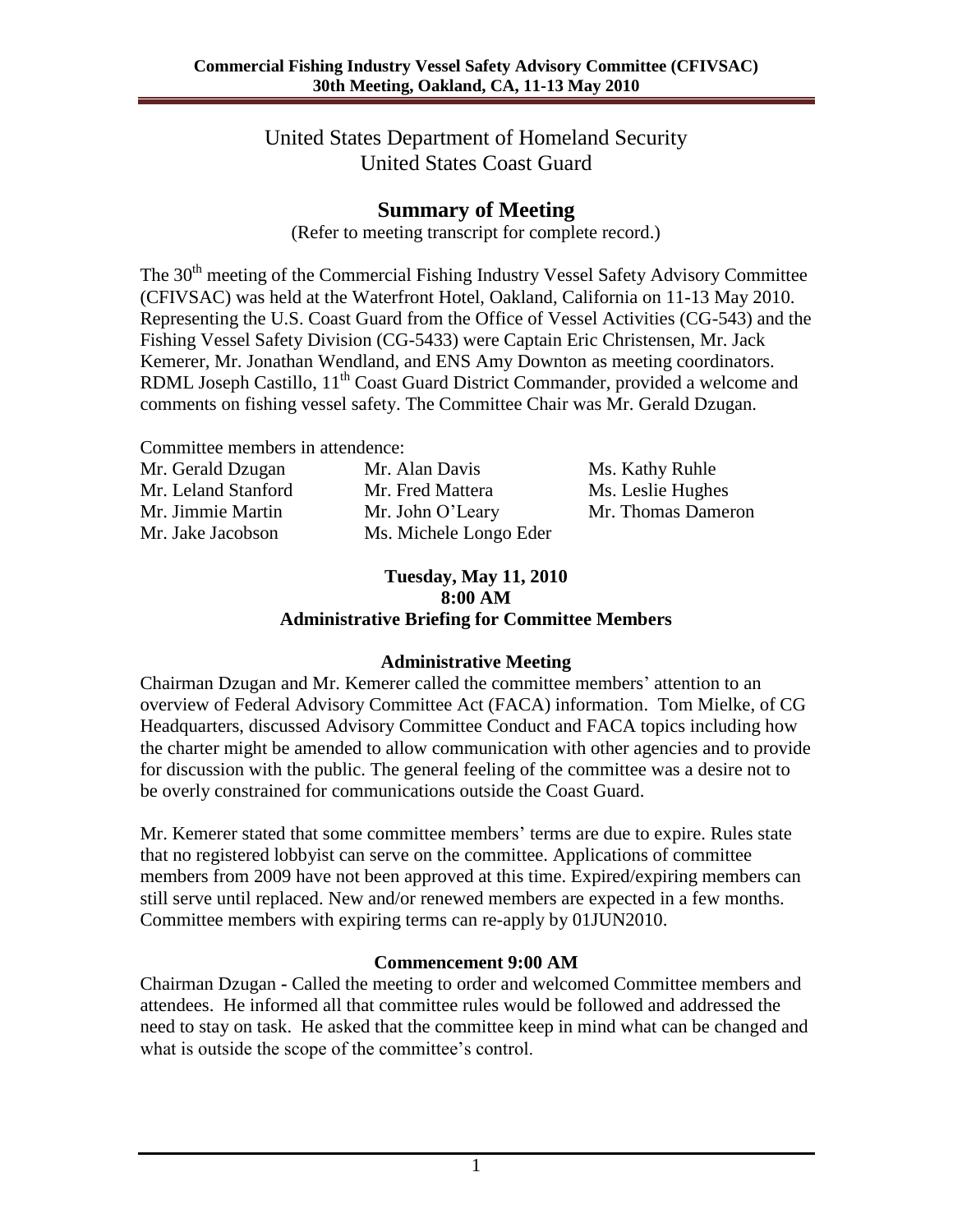CAPT Christensen **-** Welcomed committee and attendees. *Katmai* investigation was recently completed and released. The *Alaska Ranger* facts and finds investigation report should follow shortly. Rule making is in progress. Legislation is currently in the Senate. The USCG authorization bill passed in the House, including commercial fishing legislation, but the Senate Bill excludes commercial fishing regulations from the approved house bill. Coast Guard fishing vessel safety office at Headquarters should be fully staffed within 2 months.

RDML Castillo **-** Acknowledged a fitting site for the Commercial Fishing Industry Vessel Safety Advisory Committee meeting location historically, in the Oakland CA area. Provided a short overview of commercial fishing impact on local area.

Chairman Dzugan **-** Set protocol and meeting etiquette, topics, questions, and forum. Addressed a problem of rambling committee meeting discussions. He expressed the need to stay on topic and focus on specific goals. Roberts Rule of Order will be used and silence is compliance.

### **Public Introductions**

CFIVSAC members stated their goals for the Committee. Then, Chairman Dzugan invited audience members to introduce themselves.

- Peggy Murphy  $11^{th}$  CG District Fishing Vessel Safety Coordinator
- PJ McGuire  $11^{th}$  CG District
- ENS Amy Downton CG Headquarters, Fishing Vessel Safety Division
- Dan Hardin  $13^{th}$  CG District Fishing Vessel Safety Coordinator
- Troy Rentz  $13^{th}$  CG District, ACSA Program Coordinator
- Devin Lucas National Institute for Occupational Safety and Health (NIOSH)
- Dennis Hansford Chair, Safety Committee, NMFS National Observer Program
- Eric Pickering  $-9<sup>th</sup>$  CG District Fishing Vessel Safety Coordinator
- Vince Gamma CG Headquarters, Office of Regulations and Standards
- Dr. Jeff Levin Univ. of Texas Health Science Center / NIOSH SW Ag Center
- Jimmy Ruhle Fishing vessel owner/operator, Wanchese, North Carolina
- Manny Ramiriz CG Sector San Francisco Fishing Vessel Examiner
- Barry Everhart CG Sector North Carolina Fishing Vessel Examiner
- Mike Rosecrans National Transportation Safety Board (NTSB)
- Tome Mielke CG Headquarters, Regulations Administrative Law
- Melanee Libby CG Headquarter, Federal Advisory Committees
- Ted Harrington  $-1<sup>st</sup>$  CG District Fishing Vessel Coordinator
- Larry Yarborough  $7<sup>th</sup>$  CG District Fishing Vessel Coordinator
- Curtis Farrell  $13<sup>th</sup>$  CG District, Fishing Vessel Examiner
- Exempt Lawrenson  $17<sup>th</sup>$  CG District Fishing Vessel Coordinator
- Michael Rudolph CG Sector Portland, Fishing Vessel Examiner
- Dr. Jennifer Lincoln NIOSH, Alaska Pacific Regional Office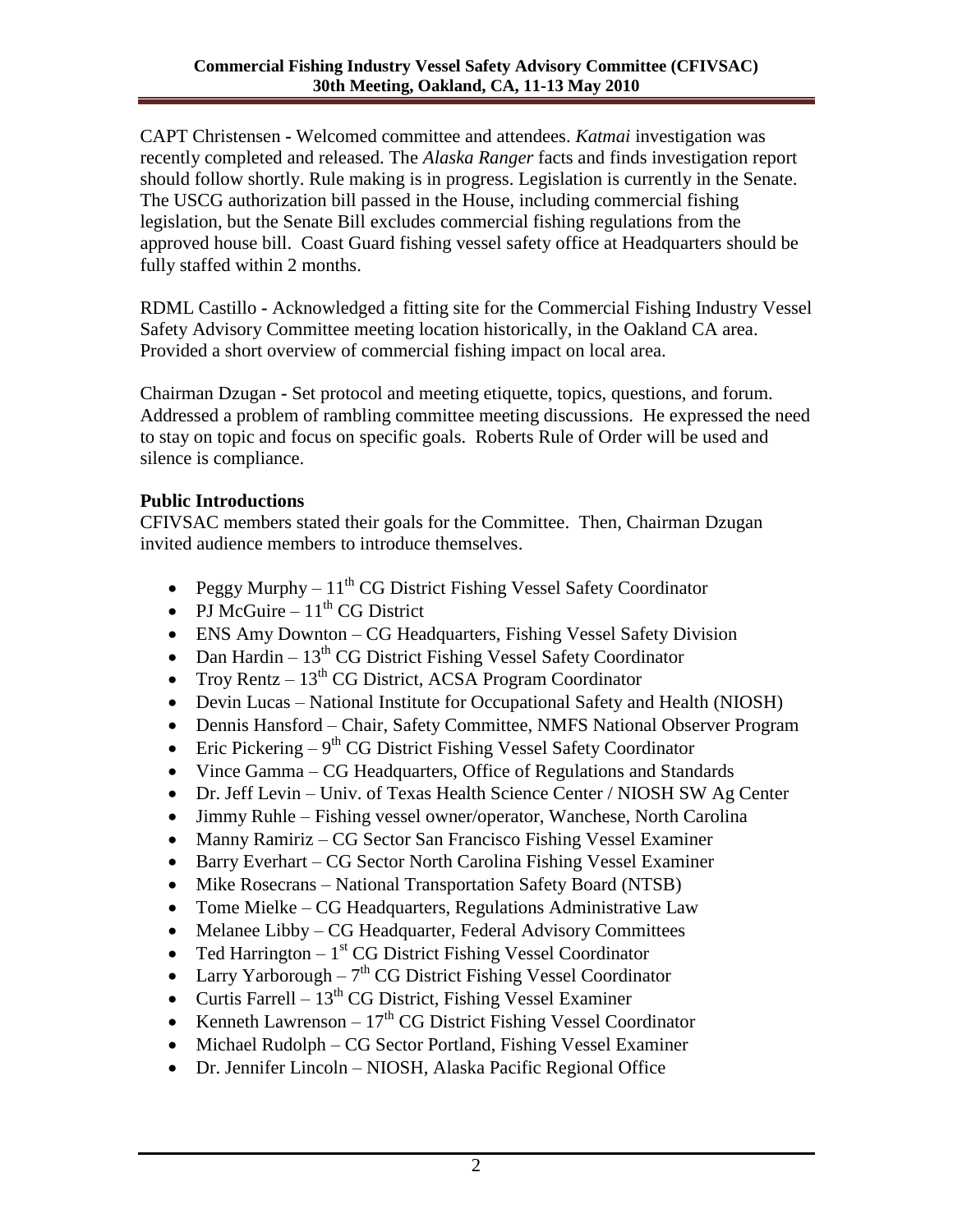### **Old Business, Status Updates, and Recommendations From Last Meeting**

Mr. Kemerer provided statistics on commercial fishing vessel loss and fatalities. Discussed the administrative meeting that preceded and then presented the minutes from last year's meeting for discussion and approval. Read a letter from Ian Pitzman for the record regarding high price of Bering Sea Crab IFQ lease rates. 70% lease rate leaves vessel operators very little left to spend on vessel costs.

**Motion** to Accept the Minutes of the last meeting by Leland Stanford, 2<sup>nd</sup> by Michele Longo Eder. Unanimously approved.

Review of the 2009 meeting: Meeting yielded 23 motions. No concerns were raised on long term goals. The Notice of Proposed Rulemaking is still in process, moving slowly. It could be affected by the Authorization Bill. The bill which the House passed includes Commercial Fishing Safety requirements including mandatory examinations, safety equipment requirements, training requirements, and extension of the Advisory Committee. The Senate version of the bill is currently pending, but does not include commercial fishing safety regulations. Chairman Dzugan pointed out that HR 3619 sections 804, 802 and SB 1194 are available and can be viewed online.

Ms. Eder questioned committee's role and ability in letter writing to Senate and House members. Mr. Kemerer referred to requirement for committee to send correspondence to the Coast Guard who in turn would forward to CG legislative affairs office.

**Motion** that the Coast Guard office of legislative or congressional affairs communicate regularly with the chairman and members of the CFIVSAC and call upon the members of CFIVSAC for input in the form of testimony and letters from the Chair or committee regarding legislation or regulatory issues regarding fishing vessel safety, based on the consensus of the committee by Michelle Longo Eder,  $2<sup>nd</sup>$  by Fred Mattera. Tabled for further discussion.

Mr. Kemerer continued with a list of fishing vessel safety issues. The Alternate Compliance and Safety Agreement Program is meeting in June. Casualty investigations for fishing vessels *Alaska Ranger*, *Katmai*, and *Patriot* are of interest for the committee. The *Katmai* report was recently released. The National Maritime Center accepted the recommendation that drill conductor training courses be "accepted" rather than "approved" which eliminated a problem with audits. Instructors are still subject to USCG oversight. He requested input and feedback on official website information and for better dissemination of information provided on USCG website to commercial fishing industry.

Proceedings magazine issue for Winter 2010, commercial fishing vessel safety topics are to be submitted by June 1, 2010; last issue to feature commercial fishing vessel safety was 2001. Contact USCG HQ staff to contribute an article, if interested.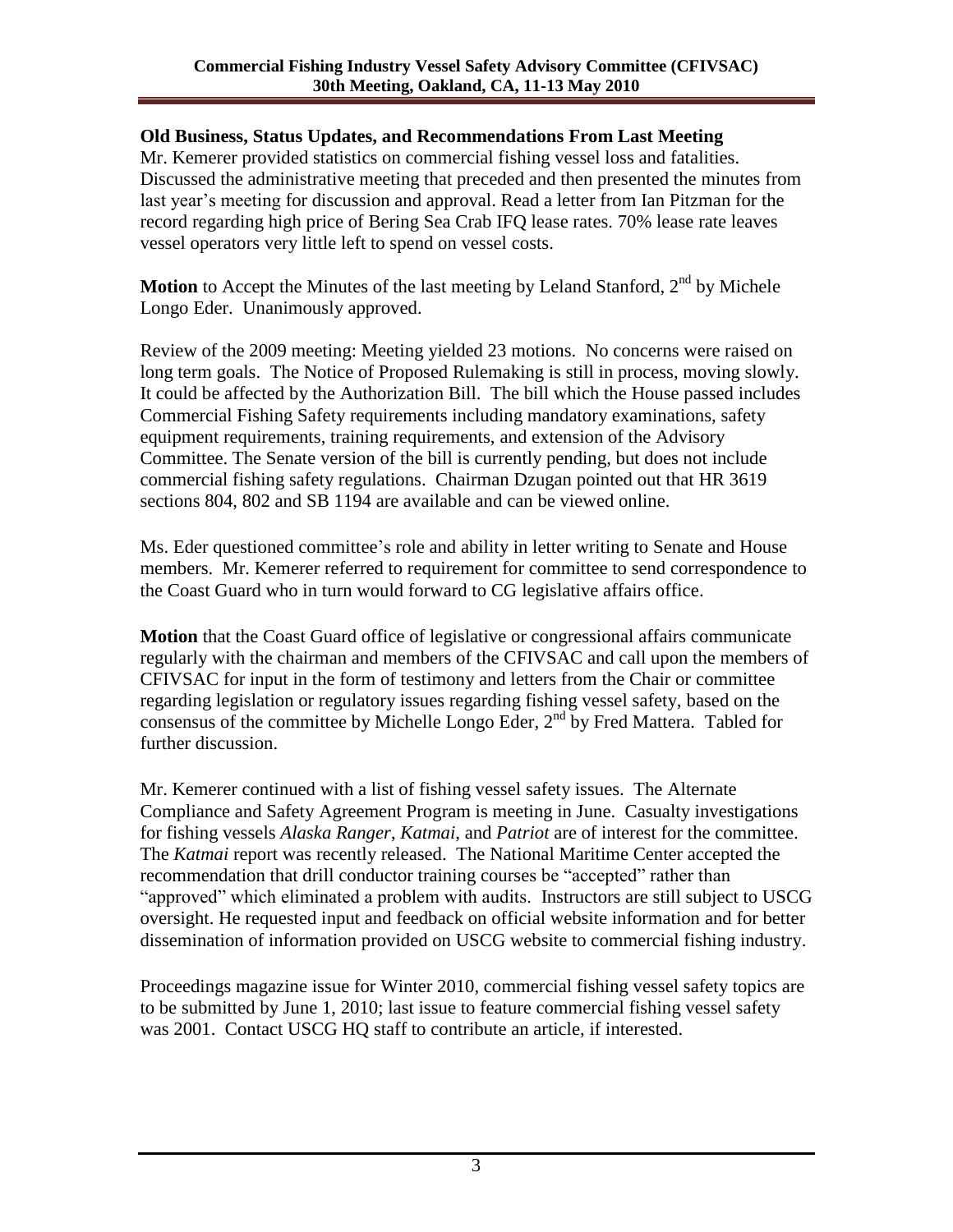### **Public Comment 11:00 AM**

Capt. Ruhle addressed the Coast Guard search and rescue response for several fishing vessel incidents including the assertion that a mistake was made in the response for the fishing vessel *SEA TRACTOR* which had not been acknowledged by the Coast Guard. He said that fishermen had no confidence in the Coast Guard, and he implored the Coast Guard to admit that a mistake was made.

Mr. Kemerer presented the Committee with a letter from Ian Pitzman, addressing the economic and safety impact of catch shares in Alaska.

Dr. Jeff Levin gave a presentation on Gulf of Mexico Shrimpers' safety and health issues and training initiatives. The presentation drew upon his experience in training and conducting surveys of fishermen with a language barrier.

### **Afternoon Session 1:35 PM**

LT Kristine Neeley of CG Sector San Francisco gave a presentation on Coast Guard Investigations and drug and alcohol testing requirements for commercial fishing vessels.

LT Steve Arnwine, CG District 11 Living Marine Resources Officer, discussed Coast Guard Fisheries boardings. Mr. Mattera expressed concern that there may be inconsistency in how long decals are issued for and also in whether fire extinguishers are required to be serviced annually. Mr. Yarborough clarified that decals don't exist in regulations. CG Atlantic Area policy is to issue decals for 1 year, whereas CG Pacific Area policy is to issue decals for 2 years.

LCDR Vince Gamma of CG Headquarters discussed highlights of two regulatory projects involving survival craft and immersions suits/PFDs.

### **District Coordinators' Activity Reports**

D17, Ken Lawrenson

Discussed pulse operations, and touched on the *Katmai* investigation report. Provided preliminary information on the investigation into the *Northern Belle* loss, and then gave a short presentation on the Aleutian Trade Act and the cargo for hire, freight-for-hire issues as regards fishing tenders.

#### D14, Jack Kemerer

George Butler, D14 Coordinator, couldn't attend. Mr. Kemerer passed some comments on his behalf regarding exams for safety observers and also IOPP annual exams for Tuna vessels.

### D13, Dan Hardin

Provided an overview of fatalities, discussed pulse operations addressing stability problems on crab vessels, and his work on basic stability training.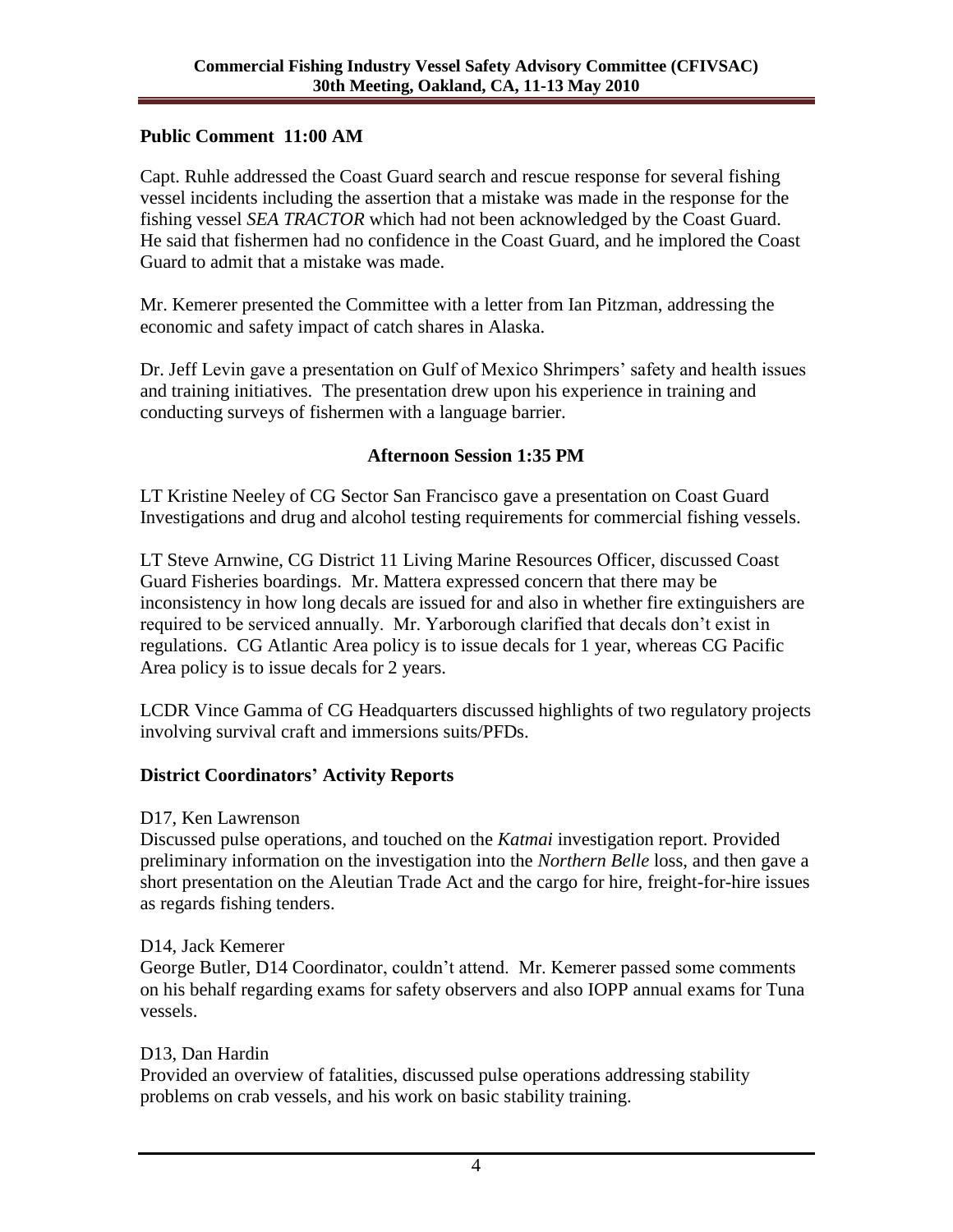Troy Rentz, Alternate Safety and Compliance Program (ACSA) Coordinator, discussed the history and current progress of the ACSA program.

D11, Peggy Murphy Gave an overview of casualty, examination, and decal statistics for District 11.

#### D9, Eric Pickering

Talked about memorandums of understanding with tribal governments in his district.

#### D8, Jack Kemerer

Rob Perkins couldn't attend because he was engaged in the Deepwater Horizon Response which necessitated a rush of vessel exams in District 8.

D7, Larry Yarborough District 7 was also affected by the Deepwater Horizon Spill, with an uptake in vessel exams. Mr. Yarborough discussed District 7's targeting of vessels over 55', and also EPIRB initiatives.

## **Meeting recessed at 6:00 PM, to reconvene the following morning.**

#### **Wednesday, May 12, 2010 Commencement 8:00 AM**

Chairman Dzugan called meeting to order and reviewed the day's agenda.

## **Continued District Coordinators' Activity Reports.**

District 1, Ted Harrington

Discussed examination statistics and fatalities for his district which conducted about 1,500 exams the previous year. Responded to Capt. Rules comments on Coast Guard Search and Rescue.

D5, Barry Everhart, Vessel Examiner for North Carolina

LCDR Troy Luna is the interim Coordinator for District 5; a new Coordinator should be hired in June. Discussed high-risk vessel list, examination and fatality statistics.

## **NIOSH: Non-fatal injury study – Dutch Harbor**

Dr. Paul Anderson gave a presentation about a survey of nonfatal workplace injuries to commercial fishermen in Dutch Harbor Alaska. Provided summary of study which collected data from injury codes at hospitals in Dutch Harbor and sought preventative strategies.

## **NIOSH: High Risk Fisheries; Regional Trends**

Dr. Jennifer Lincoln made a presentation on regional trends in fishing incidents through consideration of 10 years of data from across the country. She concluded that "Vessel disasters and falls overboard are the key reasons that fishermen die. The majority of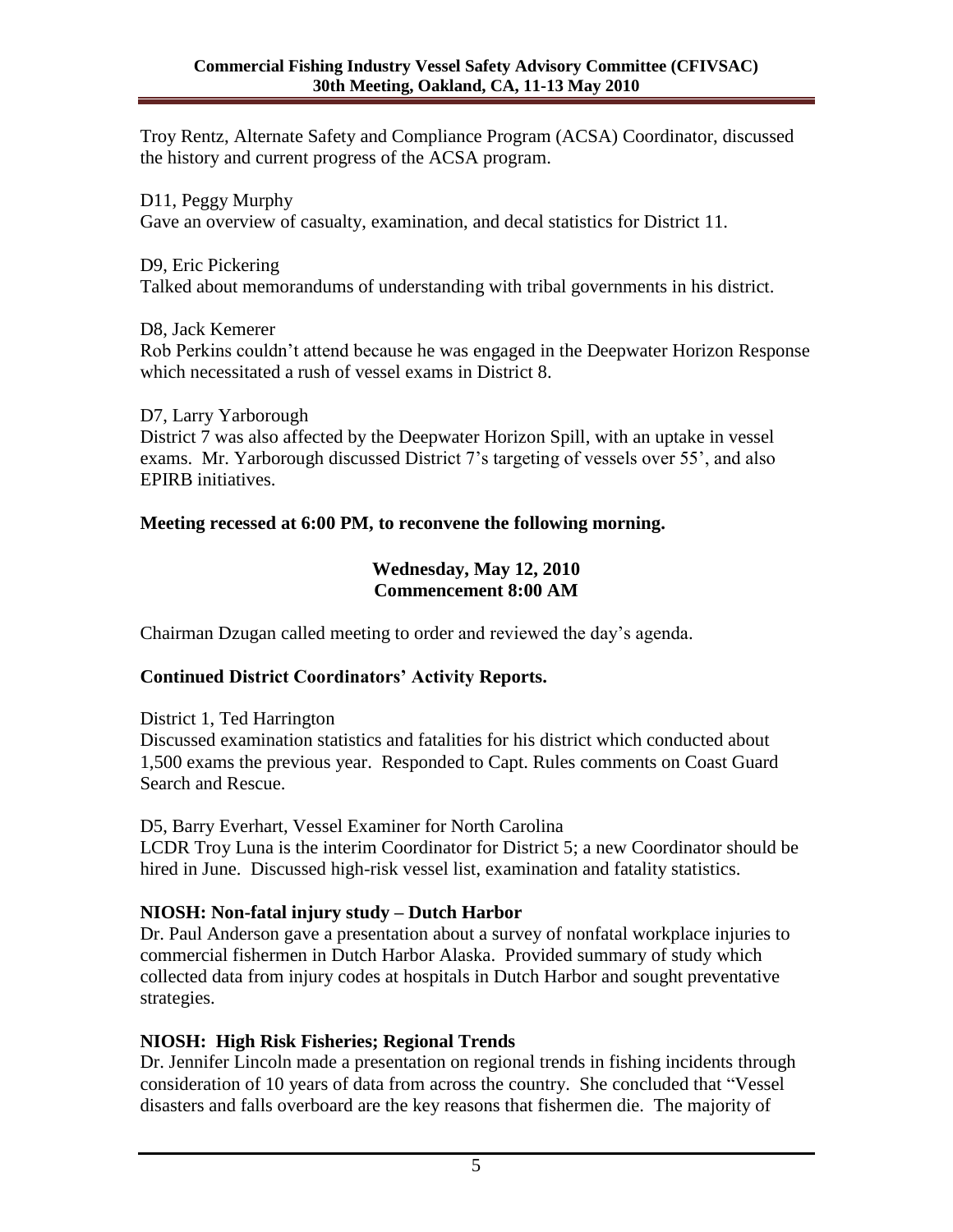fatalities are due to the vessel disasters and different fisheries have different risk factors. With falls overboard, one-third of the fatalities are due to falls overboard, and none of the victims were wearing a PFD when they drowned, and the majority of them are alone. When we look at whatever we're developing, whether national policy, regional effort or a fishery-specific intervention the information you can build those on is contained in some of the past tragedies we've experienced."

### **Public Comment**

Mr. Dennis Hansford, of the NMFS Observer Program, requested feedback on whether anyone had experience with using NOAA Safety trainers to facilitate safety training. Mr. Davis stated that his company had conducted cold water survival training in a joint effort with NOAA and the Coast Guard. In four days, trained 790 persons, and only good things could be said about it.

## **Cold Water Boot Camp Presentation**

Ms. Cecelia Duer, director of the National Water Safety Congress, gave a presentation on their recent work which demonstrates the importance of wearing life jackets in and around the cold water.

# **NTSB Report**

Mr. Mike Rosecrans described the function of NTSB. Then he discussed the plan for a public forum on fishing vessel safety to be held in the Fall.

# **Lunch Break**

# **NIOSH: Study on PFD Use – Demos and Tryouts**

Devin Lucas presented the results of a study in which 200 fishermen were asked to wear lifejackets while underway and rate them. The results are to be distributed to fishermen as well as manufacturers.

## *Katmai* **Recommendation Review**

Chairman Dzugan led the committee through a discussion of most of the recommendations of the *Katmai* Investigation Report.

## **Subcommittees Discussion**

Chairman Dzugan discussed the subcommittees. Ms. Eder brought up the need to convey to Congress the committee's comments on the proposed changes in HR 3619 that are not included in the Senate bill. She suggested the need for a subcommittee to move forward with committee comments for the Commandant and also to members of the Senate.

**Motion** to form a Legislative Subcommittee to keep track of what's going on and keep the CFIVSAC fully informed by Mr. Jacobsen, 2<sup>nd</sup> by Mr. Davis. Passed.

Chairman Dzugan reviewed what the subcommittees were working on. Mr. Davis, chair for the Risk Subcommittee, gave a synopsis of that subcommittee's work. It included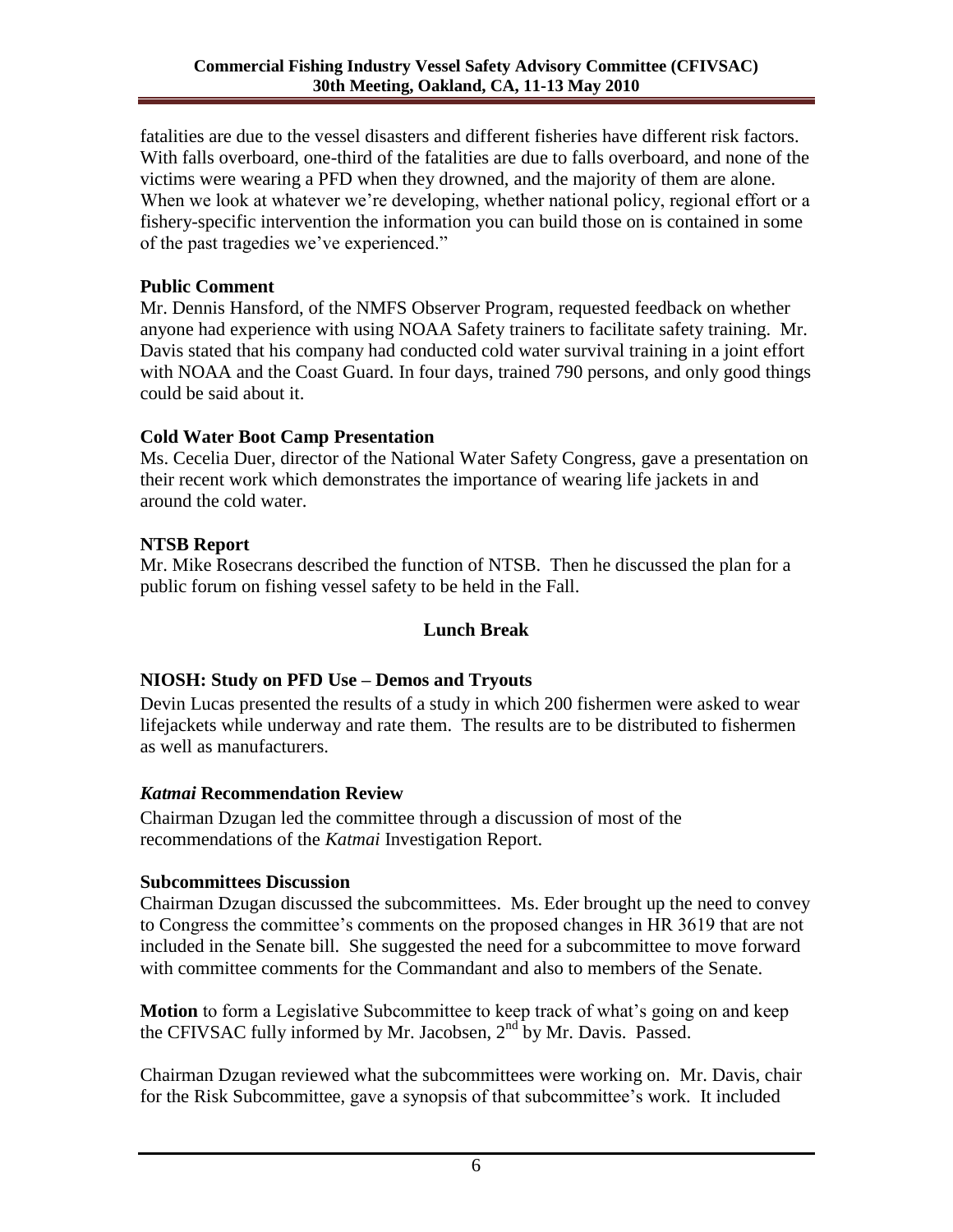deck safety, man overboard best practices and strategies, watch standing, Rules of the Road, and list of unsafe management practices. Mr. Stanford, chair of the Communication Subcommittee gave a synopsis of that subcommittee's work. He discussed shortcomings in distribution of information, HOMEPORT, and FishSafe.

#### **Meeting recessed, to reconvene the following morning.**

#### **Thursday, May 13, 2010 Commencement 8:00 AM**

Chairman Dzugan called the meeting to order and reviewed the day's agenda. He read the tasking that the committee needed to review and/or revise the 1992 Report to Congress on Fishing Vessel Inspection, and provide other applicable recommendations on inspection requirements.

**Motion** to Accept the Task Statement of revising and updating the 1992 Report to Congress on Inspection of Commercial Fishing Industry Vessels by Leslie Hughes,  $2<sup>nd</sup>$  by Jimmy Martin. Passed unanimously.

Mr. Kemerer and Mr. Rosecrans discussed the history of the legislation before congress and the statutory provisions for Coast Guard vessel inspections. The legislation includes the provision that the Secretary "Shall examine at dockside a vessel described in subsection (b) at least once every 2 years." This term "examine" is not equivalent to "inspect." It is more a check of a vessel's compliance with safety and survival equipment and other requirements. A "Certificate of Compliance" will be issued to vessels upon a successful examination.

**Motion** that the committee request that USCG and NIOSH update the 1992 Inspection report with current statistical casualty data by fishery and vessel length using post 1995 data for the committee's review by Michele Longo Eder,  $2<sup>nd</sup>$  by Jake Jacobsen. Passed unanimously.

Mr. Davis stated desired outcomes from updating the inspection report. (1) Making inspections mandatory to reach more vessels. (2) Prevent future sinkings and loss of life through carriage of required lifesaving and training. Chairman Dzugan suggested that there be work on developing a self-inspection checklist for fishermen to use. The Risk Subcommittee accepted this challenge with Mr. Davis and Mr. Jacobsen taking the lead.

Subcommittees began meetings.

### **Break for Lunch**

Subcommittees resumed meetings, then presented summaries of work and the following recommendations were results of work.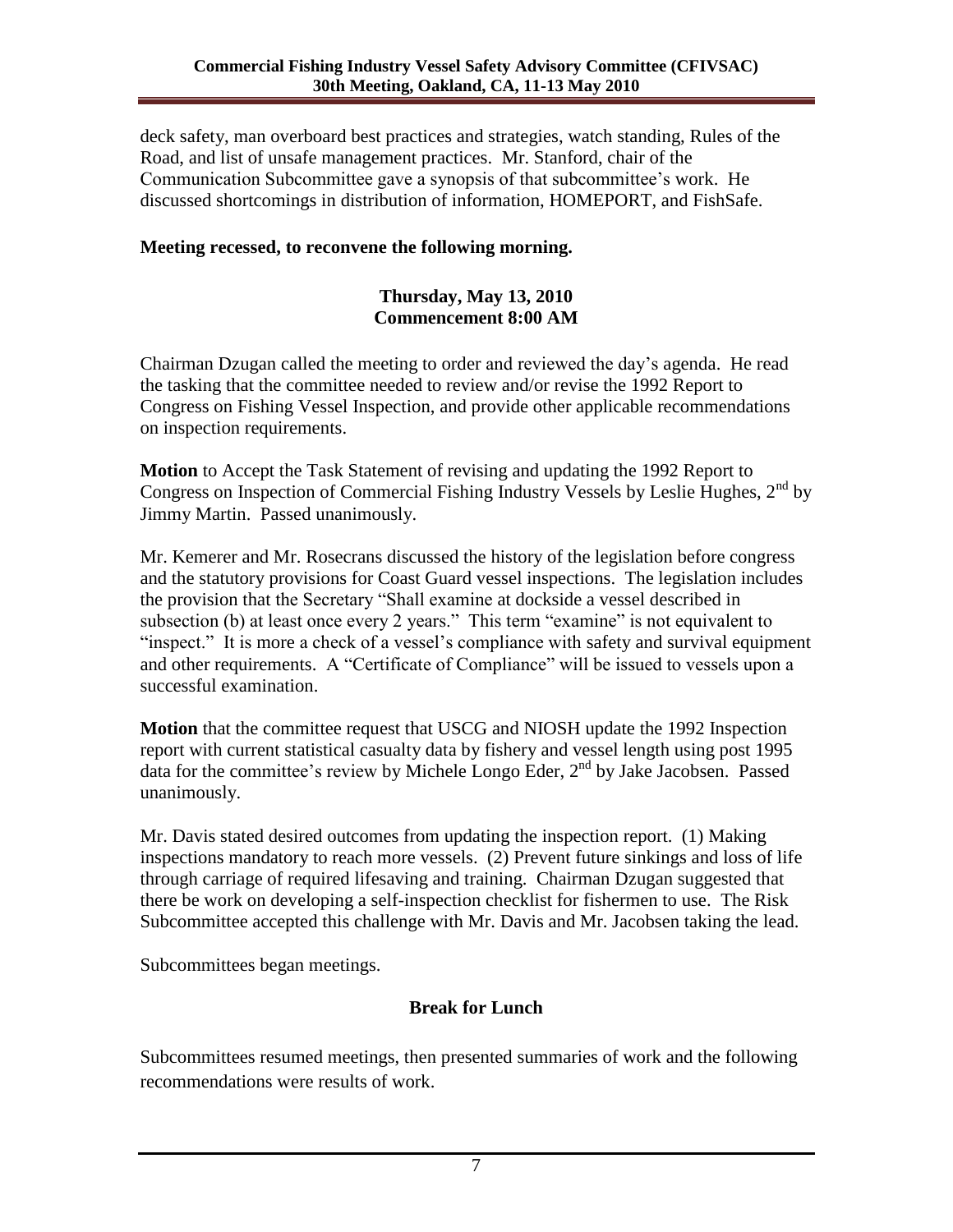**Motion** to recommend that annual in water hull and machinery self-examinations are required for all fishing vessels; these examinations will include items to be determined by the FISHSAC Committee and the USCG, and must be documented and available for audit by the USCG by Tom Dameron,  $2<sup>nd</sup>$  by Leland Stanford. Motion was tabled after discussion.

**Motion** that CFIVSAC send a letter to the Commandant of the Coast Guard that we support adoption of the Fishing Vessel Safety amendments 46 USC 4502 proposed by HR3619 of the Coast Guard authorization act of 2010, which includes mandatory dockside safety exams for all vessels by Michele Long Eder, 2nd by Tom Dameron. Motion passed 10 for and 1 against.

**Motion** to CC a copy of the letter to the Commandant regarding mandatory exams be sent to the sponsors of the Senate and House Coast Guard Authorization bills to specifically include members of the conference committee by Michele Longo Eder,  $2<sup>nd</sup>$ by Fred Mattera. Passed unanimously.

**Motion** that the Coast Guard phase in within 5 years, a requirement for vessels required to carry EPIRBS, that the EPIRBS must have an internal GPS or be interfaced with the vessels GPS to download vessel position into the EPIRB so that the Position data is transmitted when the EPIRB is activated by Tom Dameron,  $2<sup>nd</sup>$  by Jimmie Martin. Passed unanimously.

**Motion** that CFIVSAC request the Coast Guard to ask that NTSB, National Academies, or another third party conduct a review of Coast Guard SAR Missions for the *Lady Mary* and the *Sea Tractor* and issue a report on ways the SAR process can be improved, in order to provide assurances of transparency for the commercial fishing community, by Fred Mattera, 2<sup>nd</sup> by Alan Davis. Passed by10 for and 1 against.

**Motion** to Request the Coast Guard reevaluate the effectiveness of satellite communication systems in a marine environment as acceptable communication substitutes for single sideband radios and refine the communications equipment requirements if necessary by Tom Dameron,  $2<sup>nd</sup>$  by Alan Davis. Passed unanimously.

**Motion** that the committee send a letter to the USCG Chief of Search and Rescue Operations expressing appreciation for the men and women of the US Coast Guard that risk their lives to save the lives of fishermen in their hour of need by Alan Davis,  $2<sup>nd</sup>$  by Fred Mattera. Passed unanimously.

The subcommittees stated they found their time beneficial, but recommended that more time be allotted for sub-committee meeting and discussions in the future. Information passed will be further explored in the future during a teleconference meeting or via e-mail correspondence within subcommittees.